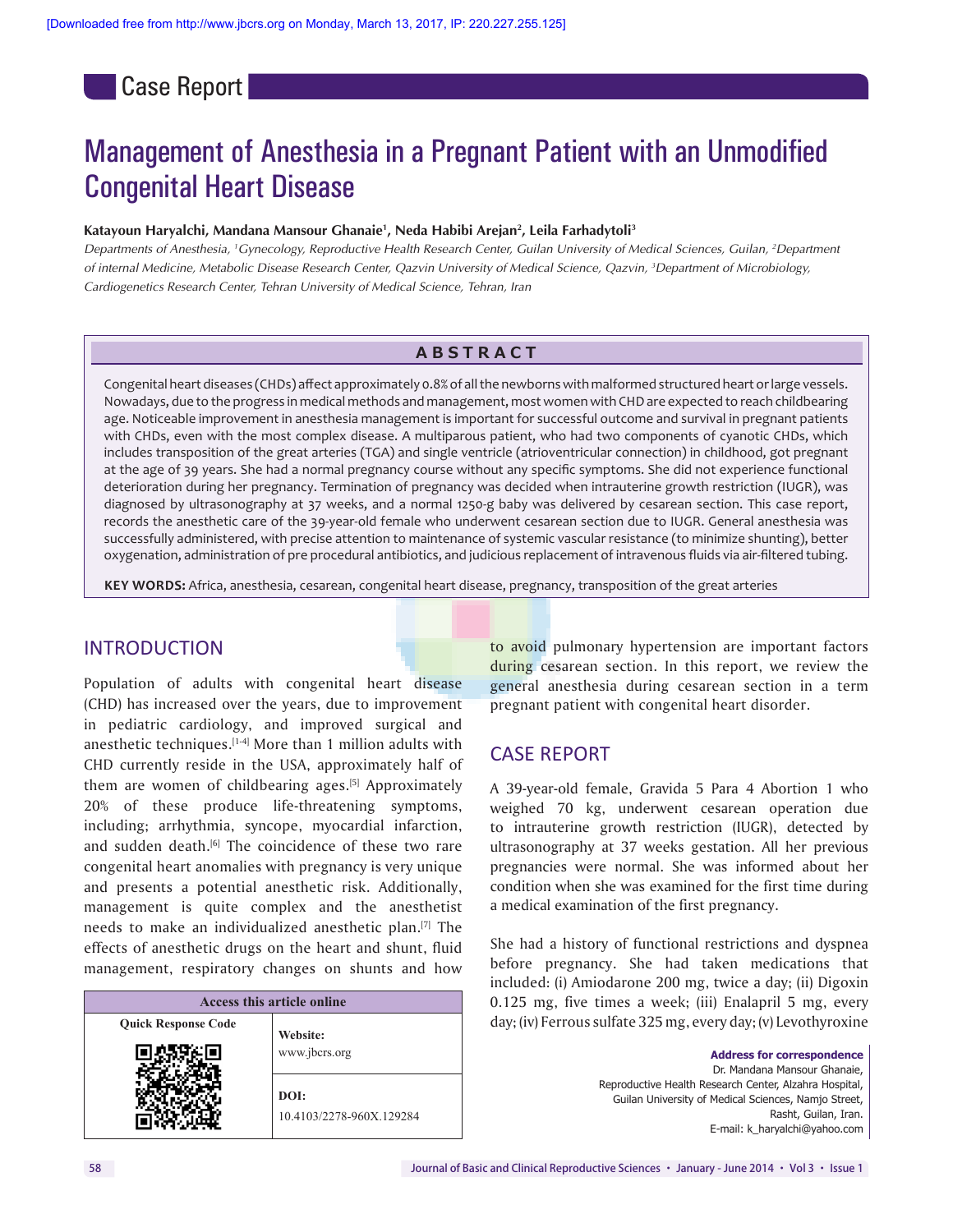12.5 μg/day; and (vi) Acetylsalicylic acid 81 mg/day. She was not regular to her physician follow‑up, and was not taking her drugs regularly. She did not have any prior heart surgery such as Fontan surgery and balloon atrial septostomy. She also had no history of other congenital diseases.

At admission, she had clubbing of the fingers and cyanosis under nail beds. There was no respiratory distress, and lung sounds were clear. The auscultation of the precordium was remarkable with a loud holo‑systolic murmur (grade V) that was heard in whole cardiac points.

There was no endocarditis, pulmonary infection upper respiratory tract (URT) infections. She had hyperglycemia, which was under control by diet during the pregnancy.

Preoperatively, she was reviewed by, the cardiologist, obstetrician, and the anesthesiologist, and a decision to perform cesarean section (at 37 weeks) under general anesthesia was taken. Hence, the patient was first admitted to the intensive care unit (ICU) to closely monitor heart rate and rhythm, arterial blood pressure (BP), oxygen saturation, and fluid balance during initial drug administration.

At admission, thevital signs were: Oxygen saturation was between 85% and 90%; BP between 138/85 and 140/95mmHg; pulse rate between 80 and 87 bpm; respiratory rate (RR) between 16 and 19/min; and temperature 37°C. Preoperative electrocardiography (ECG) showed sinus rhythm and right axis deviation.

Laboratory findings included: Hemoglobin  $=$  13.9, hematocrit = 44.9%, red blood cells (RBC) =  $5.15/\mu$ l, total white blood cells count of (WBC)=18500/μl, platelet count =  $214,000/\mu$ , BUN=17.3, creatinine = 0.8 mg/dl, blood sugar 111 g/dl, sodium = 139  $\mu$ mol/l, potassium = 5 Eq/l, calcium =  $8.8 \text{ mg/dl}$ , phosphate =  $3.4 \text{ mg/dl}$ , magnesium =  $14 \text{ mg/dl}$ , albumin =  $3.3 \text{ g/dl}$ , bilirubin direct  $= -0.2$  mg/dl and indirect  $= -1.1$  mg/dl, SGOT  $= 21$  (IU/l),  $SGPT = 10$  (IU/l), alkaline phosphatase = 238 (IU/l)

#### **Preoperative echocardiography**

Echocardiogram was done as it will help to assess ventricular function, atrioventricular valve function, and status of fenestration.<sup>[6,8]</sup> In our case, this showed obvious single ventricle with good diastolic function, hypoplastic right ventricle, malposition of great arteries and pulmonary stenosis [Figures 1-3]. The patient was admitted for 10 days in the ICU. Packed cell (10 units) and fresh frozen plasma (10 units) were reserved Preoperative prescriptions included: Asprin as an anticoagulant (80 mg/daily), which was prescribed 7 days before the surgery, methyldopa as



**Figure 1:** Chocardiography of the pregnant patient with uncorrected transposition of the great arteries and single ventricle with good diastolic function



**Figure 2:** Chocardiography of the pregnant patient with uncorrected transposition of the great arteries and single ventricle with good diastolic function



**Figure 3:** Chocardiography of the pregnant patient with uncorrected transposition of the great arteries and single ventricle with good diastolic function

an antihypertensive drug (250 mg/three times a day (tid). After premedication with IV midazolam, a radial arterial catheter was placed under local anesthesia. Prophylactic antibiotics, ampicillin  $(2 \text{ g})$  and gentamicin  $(80 \text{ mg})$  was also administered by slow IV rate for an hour before the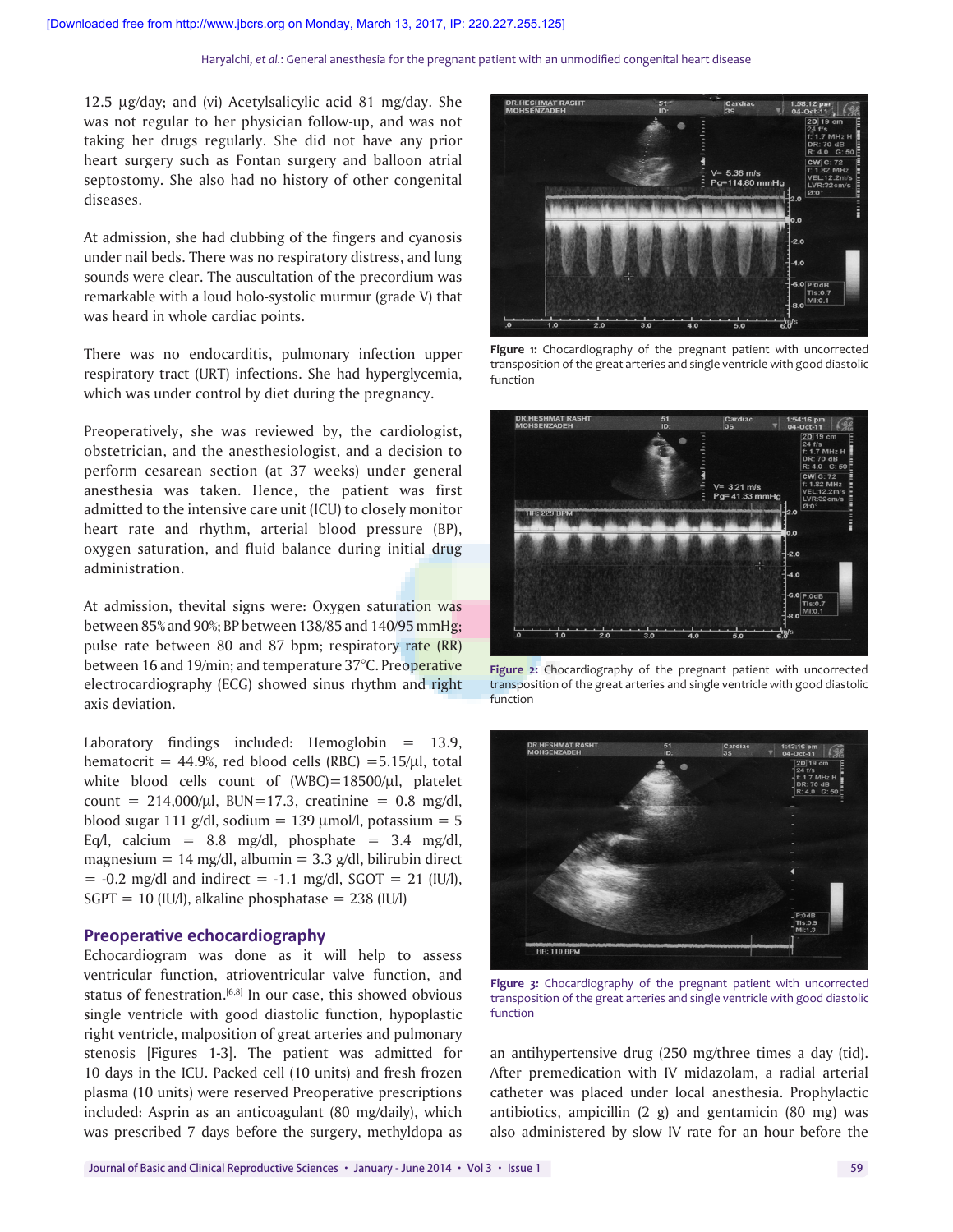surgery. This is to prevent infective endocarditis as well as post operative wound infection. In patients with ventricular dysfunction and reduced cardiac output, induction should be accomplished intravenously with drugs that have minimal myocardial depressant effects.<sup>[6,8]</sup>

Intraoperatively, Anesthesia was thus induced by using oxygen (100%) 6 min before cesarean, sodium thiopental (5 mg/kg), and succinylcholine (1 mg/kg). Patient was intubated with 6.5 ID tube. Throughout the operation, general principles were performed to maintain adequate preload, sinus rhythm, and ventricular contractility to preserve low pulmonary vascular resistance (PVR), and to reduce after load. These were achieved by concentrations of smaller amounts of isoflurane, infusion of propofol and atracurium.

It was significant that there was no hypertensive response at the time of intubation. Anesthesia was maintained with a small concentration of isoflurane plus oxygen, and the patient was normo-ventilated. After 3 min, baby was delivered with Apgar score of 7 (1<sup>st</sup> min) and 8 (5<sup>th</sup> min). Fentanyl (1  $\mu$ g/kg) was used as an opioid; atracurium (0.5 mg/kg) was used as a muscle relaxant, and propofol infusion was prescribed for better hypnotic effect and minimal hemodynamic changes. Intra-operative monitoring included: Pulse-oximetry, ECG, and DC shock player Low dose trinitroglycerin were infused to minimize fluctuations in BP. For more fluid restriction, 2 l Ringer Lactate was used throughout the surgery. Operation lasted for 40 min, and there were no adverse alterations in vital signs during the surgery. In the end, extubation was performed after suctioning, and postoperative analgesia was maintained with pethidine. The patient was transferred d to the ICU and was discharged 1 week later in relative good condition. She was advised for further follow‑up. Both mother and baby were stable at the time of discharge from hospital.

# **DISCUSSION**

The term "single ventricle" is used to describe the situation in which complete mixing of pulmonary venous and systemic venous blood occurs at the arterial or ventricular level, and the ventricles then distribute output to both the systemic and pulmonary beds.<sup>[9,10]</sup> Transposition of the great arteries (TGA), also referred to as complete transposition, is a congenital cardiac malformation characterized by atrioventricular concordance and ventriculoarterial (VA) discordance. The incidence is estimated at 1 in 3500–5000 live births.[11]

Its onset and severity depends on anatomical and functional variants, which could influence the degree of mixing between two circulations.<sup>[8,11,12]</sup> These two rare anomalies during pregnancy portend grave danger to the mother and the fetus. Nowadays, due to progress in medical methods and management, most women with CHD are expected to reach childbearing age. $[9,10,13]$  As described earlier, an increasing in the CHD population, management of anesthesia in CHD's pregnant patient will become an important health care issue. The physiological changes accompanied with pregnancy will be an additional load for mothers with this problem.[6]

Noticeable progress in anesthetic management is important for successful outcome and survival in pregnant patients with CHDs, even with the most complex diseases.[1,2] Anesthetists may encounter such patients earlier than their due dates, because of the high incidence of premature labor and delivery, which has been observed in this population.[6] The choice of anesthesia is a crucial issue during cesarean surgery in patients with CHD; therefore having a wide knowledge about etiology, pathophysiology and clinical presentation of CHD is critical for every anesthetist.

Management of anesthesia in TGA and single ventricle needs special considerations. Anesthetic preoperative management in patients with TGA and single ventricle has been described in literature, [8,11,14] which also includes prophylaxis against infectious endocarditis.[8,12]

For general anesthesia, recent illness should be addressed, especially respiratory tract infections, because changes in airway or PVR are detrimental, and may pose an unacceptable risk for elective surgery in those patients. Cardiac output will be decreased if respiratory complications (laryngospasm or bronchospasm) occur. In contrast, arterial oxygen saturation should be higher than 90% without fenestration, and higher than 80% with fenestration. It must be noticed that arterial oxygen saturation will not be 100%, because the coronary sinus typically is incorporated into the systemic side.<sup>[6]</sup> Our patient's saturation was lower than 90% when she was admitted in the hospital.

Preload and after load were preserved by adequate hydration and liquid replacement. Not per oral (NPO) must be well coordinated to minimize the risk of dehydration, therefore it is important to avoid preoperative dehydration. $[6,8]$ Aggressive volume expansion is not advised in CHD patients. Fortunately the patient had a good diastolic function in echocardiography, so there was more choice for liquid consumption. Dopamine or vasoconstrictors are helpful in cases of volume depletion and shock.<sup>[6,8]</sup> In our case, there was no volume deterioration. During the surgery, it is necessary to minimize PVR, maintain adequate ventilation, and reduce mean airway pressure. In positive ventilation, moderately elevated tidal volume (10-15 ml/kg), low rate and avoiding excessive positive end-expiratory pressure(PEEP)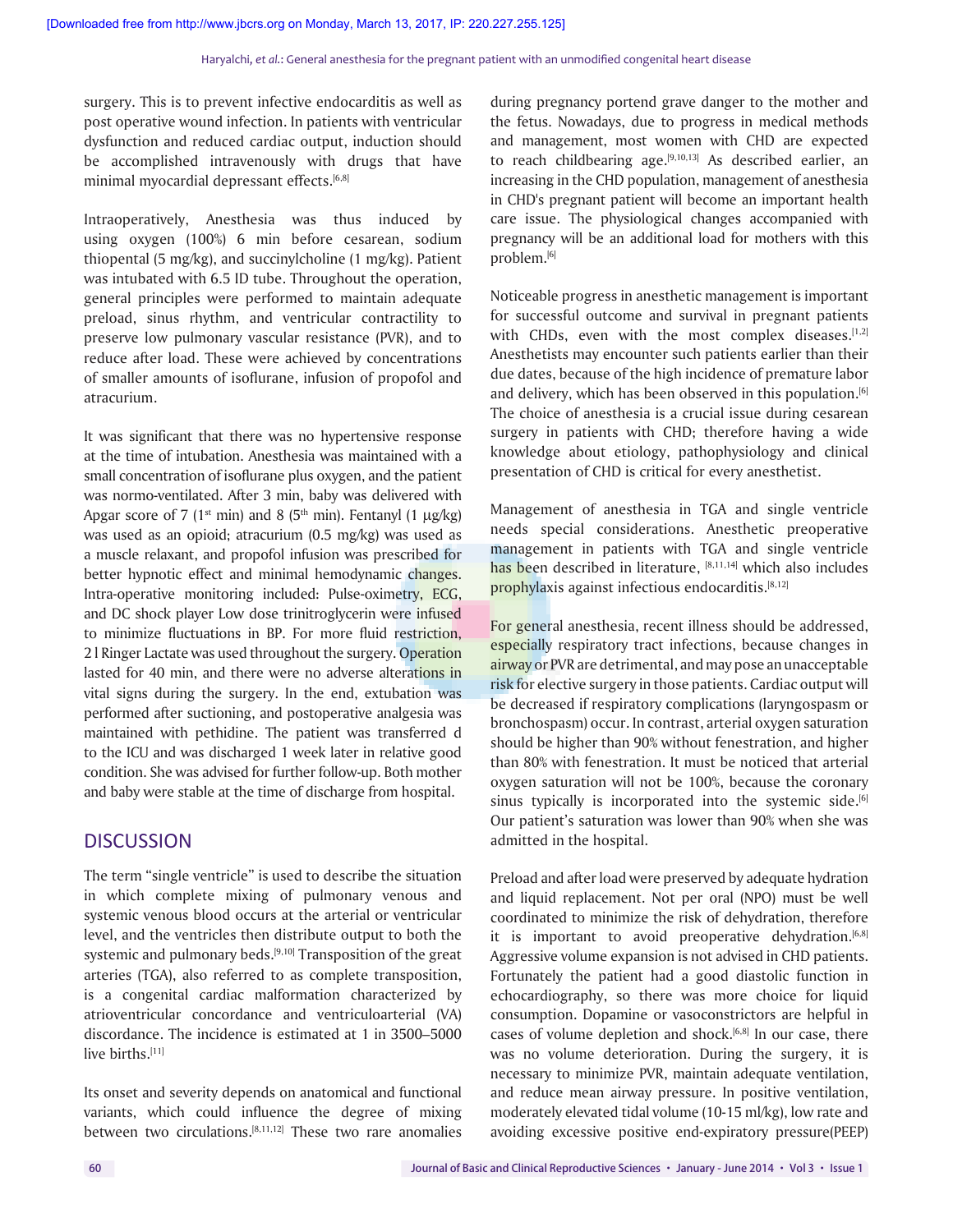should be considered too.<sup>[6,8]</sup> In these cases end-diastolic ventricular pressure should be maintained in low range.<sup>[6]</sup>

Therefore, maintaining sinus rhythm and contractility is important.<sup>[6]</sup> Decrease in after load could improve contractility and diminish atrioventricular regurgitation.<sup>[6,8]</sup> We tried to have the least amount of alteration in vital signs, and the main goals were achieved by stabilizing the rate pressure (which were produced by perfect hydration and analgesia). It is important to be aware of possible intraoperative bleeding. Bleeding can be caused by increased venous pressure; hence residual anticoagulants may play an important role. Anticoagulants should be stopped before elective surgeries.<sup>[6,8]</sup> We were prepared for bleeding by reserving 10 units of packed cells, 10 units of fresh frozen plasma, and anticoagulants were administered for 7 days prior to surgery. The control of postoperative pain is also important splinting from pain could possibly increase PVR, however, hypoventilation due to overdose of pain medication could also increase that.<sup>[1, 15]</sup> In our case, we had the time of deterioration in oxygen saturation, therefore, opioids were prescribed carefully with restriction dose; 1 μg/kg dose of fentanyl was prescribed.

In these patients, the separation of systemic and pulmonary circulation is important. Dose of IV anesthetics or the speed of injections should be decreased. The onset of effect in volatile anesthetics could be retarded; therefore, dehydration should be avoided. The risk of atrial dysrhythmias or conductive disturbances is indeed considerable.<sup>[8,12]</sup>

In this case, we used general anesthesia since she was a CHD patient who was not taking medicine regularly and no prior cardiac surgery. Anesthesia was induced by using oxygen (100%) 6 min before cesarean, sodium thiopental (5 mg/kg), and succinylcholine (1 mg/kg). Patient was intubated with 6.5 ID tube. Throughout the operation, general principles were performed to maintain adequate preload, sinus rhythm, and ventricular contractility, to preserve low PVR and to reduce after load. These were achieved by concentrations of smaller amounts of isoflurane, infusion of propofol and atracurium.

Our goal was to maintain SVR and decrease PVR15. Anesthesia was maintained with small concentrations of isoflurane plus oxygen, and the patient was normo‑ventilated. After 3 min, the baby was pulled out with Apgar score of  $7 \text{ (1st min)}$ and 8 ( $5<sup>th</sup>$  min). Fentanyl (1  $\mu$ g/kg) was used as an opioid; atracurium (0.5 mg/kg) was used as a muscle relaxant, and propofol infusion was prescribed for better hypnotic effect and minimal hemodynamic changes.

We successfully performed caesarean section under general anesthesia, in this case a CHD patient without any previous cardiac surgery, despite its complexity. The patient was discharged after 1 week with a self-relative good condition.

# **CONCLUSION**

CHD can complicate pregnancy; hence accurate pre anesthetic evaluation seems necessary, implying that a correct plan of anesthesia with adequate preparations, such as precise titration of drugs and maintaining hemodynamic stability, would lead to better outcomes and assembling a safe anesthesia procedure.

# **REFERENCES**

- Harris IS. Management of pregnancy in patients with congenital heart disease. Prog Cardiovasc Dis 2011;53:305‑11.
- 2. Mohindra R, Beebe DS, Belani KG. Anesthetic management of patients with congenital heart disease presenting for non‑cardiac surgery. Ann Card Anaesth 2002;5:15‑24.
- 3. Marelli AJ, Mackie AS, Ionescu‑Ittu R, Rahme E, Pilote L. Congenital heart disease in the general population: Changing prevalence and age distribution. Circulation 2007;115:163-72.
- 4. Cannesson M, Collange V, Lehot JJ. Anesthesia in adult patients with congenital heart disease. Curr Opin Anaesthesiol 2009;22:88‑94.
- 5. Fernandes SM, Arendt KW, Landzberg MJ, Economy KE, Khairy P. Pregnant women with congenital heart disease: Cardiac, anesthetic and obstetrical implications. Expert Rev Cardiovasc Ther 2010;8:439‑48.
- 6. Yuki K, Casta A, Uezono S. Anesthetic management of noncardiac surgery for patients with single ventricle physiology. J Anesth 2011;25:247‑56.
- 7. DiNardo JA. Grown-up congenital heart (GUCH) disease: An evolving global challenge. Ann Card Anaesth 2008;11:3‑5.
- 8. Nussmeier NA, Hauser MC, Sarwar MF, Grigor AM, Searles BE. Anesthesia for cardiac surgical procedures. In: Miller RD, editor. Miller's Anesthesia. 7<sup>th</sup> ed. Philadelphia: Churchill Livingstone; 2010. p. 1889‑976.
- 9. DiNardo JA. Physiology of single ventricle, birth and beyond. Rev Mex Anest 2010;33:275‑7.
- 10. Hsu DT, Zak V, Mahony L, Sleeper LA, Atz AM, Levine JC, *et al*. Enalapril in infants with single ventricle: Results of a multicenter, randomized trial. Circulation 2010;122:333‑40.
- 11. Martins P, Castela E. Transposition of the great arteries. Orphanet J Rare Dis 2008;3:27.
- 12. Hines RL. Congenital heart disease. In Stoelting RK, editor. Stoelting's Anesthesia and Coexisting Disease. 5<sup>th</sup> ed. London: Churchill Livingstone; 2008. p. 45‑66.8.
- 13. Akutsu Y, Kaneko K, Kodama Y, Li HL, Suyama J, Gokan T, *et al*. Sympathetic dysfunction of systemic right ventricle in congenitally corrected transposition of the great arteries. Int J Cardiovasc Imaging 2010;26:483‑4.
- 14. Sparks JW, Seefelder C, Shamberger RC, McGowan FX. The perioperative management of a patient with complex single ventricle physiology and pheochromocytoma. Anesth Analg 2005;100:972‑5.
- 15. DiNardo JA. Physiology of single ventricle, birth and beyond. Anesthesiologia 2010;33:S275‑7.

**How to cite this article:** Haryalchi K, Ghanaie MM, Arejan NH, Farhadytoli L. Management of anesthesia in a pregnant patient with an unmodified congenital heart disease. J Basic Clin Reprod Sci 2014;3:58-61. **Source of Support:** Nil, **Conflict of Interest:** None declared